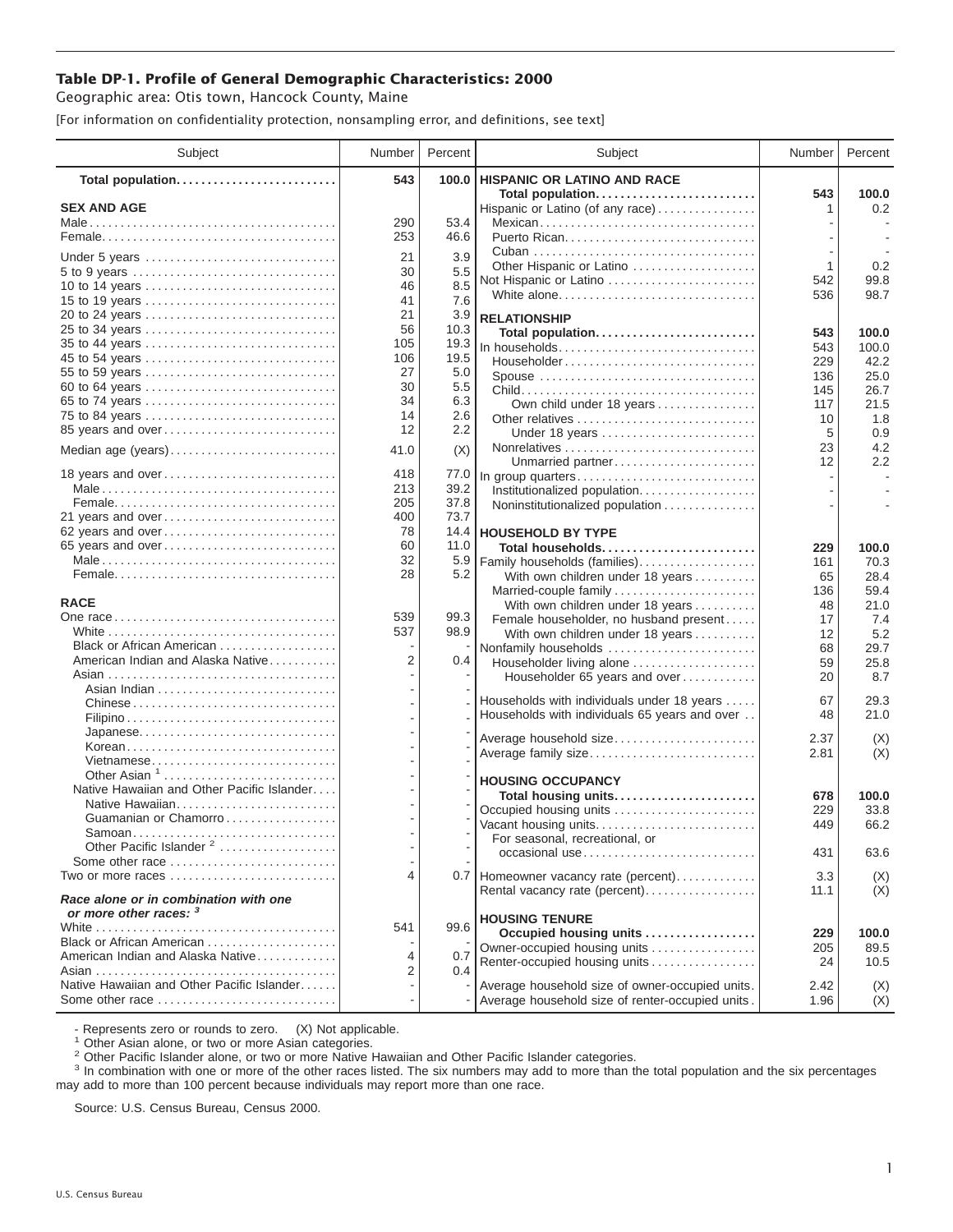## **Table DP-2. Profile of Selected Social Characteristics: 2000**

Geographic area: Otis town, Hancock County, Maine

[Data based on a sample. For information on confidentiality protection, sampling error, nonsampling error, and definitions, see text]

| Subject                                               | Number               | Percent       | Subject                                                              | Number         | Percent     |
|-------------------------------------------------------|----------------------|---------------|----------------------------------------------------------------------|----------------|-------------|
| <b>SCHOOL ENROLLMENT</b>                              |                      |               | <b>NATIVITY AND PLACE OF BIRTH</b>                                   |                |             |
| Population 3 years and over                           |                      |               | Total population                                                     | 548            | 100.0       |
| enrolled in school                                    | 143                  |               |                                                                      | 534            | 97.4        |
| Nursery school, preschool                             | 2                    | 1.4           | Born in United States                                                | 528            | 96.4        |
| Kindergarten<br>Elementary school (grades 1-8)        | $\overline{4}$<br>63 | 2.8<br>44.1   |                                                                      | 374            | 68.2        |
|                                                       | 37                   | 25.9          | Different state<br>Born outside United States                        | 154<br>6       | 28.1<br>1.1 |
| College or graduate school                            | 37                   |               | 25.9   Foreign born                                                  | 14             | 2.6         |
|                                                       |                      |               | Entered 1990 to March 2000                                           | 6              | 1.1         |
| <b>EDUCATIONAL ATTAINMENT</b>                         |                      |               | Naturalized citizen                                                  | 8              | 1.5         |
| Population 25 years and over                          | 386                  | 100.0         |                                                                      | 6              | 1.1         |
| Less than 9th grade<br>9th to 12th grade, no diploma  | 16<br>31             | 4.1<br>8.0    | <b>REGION OF BIRTH OF FOREIGN BORN</b>                               |                |             |
| High school graduate (includes equivalency)           | 118                  | 30.6          | Total (excluding born at sea)                                        | 14             | 100.0       |
| Some college, no degree                               | 82                   | 21.2          |                                                                      |                |             |
| Associate degree                                      | 39                   | 10.1          |                                                                      | 6              | 42.9        |
|                                                       | 70                   | 18.1          |                                                                      |                |             |
| Graduate or professional degree                       | 30                   | 7.8           |                                                                      |                |             |
| Percent high school graduate or higher                | 87.8                 | (X)           | Northern America                                                     | 8              | 57.1        |
| Percent bachelor's degree or higher                   | 25.9                 | (X)           |                                                                      |                |             |
|                                                       |                      |               | <b>LANGUAGE SPOKEN AT HOME</b><br>Population 5 years and over        | 519            | 100.0       |
| <b>MARITAL STATUS</b><br>Population 15 years and over | 446                  | 100.0         | English only                                                         | 497            | 95.8        |
| Never married                                         | 76                   | 17.0          | Language other than English                                          | 22             | 4.2         |
| Now married, except separated                         | 284                  | 63.7          | Speak English less than "very well"                                  | 11             | 2.1         |
| Separated                                             | 6                    | 1.3           | Spanish                                                              | 8              | 1.5         |
|                                                       | 36                   | 8.1           | Speak English less than "very well"                                  | 3              | 0.6         |
|                                                       | 25                   | 5.6           | Other Indo-European languages<br>Speak English less than "very well" | 8<br>2         | 1.5<br>0.4  |
|                                                       | 44<br>21             | 9.9<br>4.7    | Asian and Pacific Island languages                                   | 6              | 1.2         |
|                                                       |                      |               | Speak English less than "very well"                                  | 6              | 1.2         |
| <b>GRANDPARENTS AS CAREGIVERS</b>                     |                      |               |                                                                      |                |             |
| Grandparent living in household with                  |                      |               | <b>ANCESTRY (single or multiple)</b><br>Total population             | 548            | 100.0       |
| one or more own grandchildren under                   |                      |               | Total ancestries reported                                            | 526            | 96.0        |
| Grandparent responsible for grandchildren             | 7<br>4               | 100.0<br>57.1 |                                                                      | 18             | 3.3         |
|                                                       |                      |               |                                                                      |                |             |
| <b>VETERAN STATUS</b>                                 |                      |               |                                                                      |                |             |
| Civilian population 18 years and over                 | 422                  | 100.0         |                                                                      | 6<br>98        | 1.1<br>17.9 |
| Civilian veterans                                     | 92                   | 21.8          | French (except Basque) <sup>1</sup>                                  | 45             | 8.2         |
| <b>DISABILITY STATUS OF THE CIVILIAN</b>              |                      |               | French Canadian <sup>1</sup>                                         | 20             | 3.6         |
| NONINSTITUTIONALIZED POPULATION                       |                      |               |                                                                      | 58             | 10.6        |
| Population 5 to 20 years                              | 114                  | 100.0         |                                                                      |                |             |
| With a disability                                     | 8                    | 7.0           |                                                                      | $\overline{2}$ | 0.4         |
| Population 21 to 64 years                             | 343                  | 100.0         |                                                                      | 111<br>5       | 20.3<br>0.9 |
| With a disability                                     | 52                   | 15.2          |                                                                      |                |             |
| Percent employed                                      | 67.3                 | (X)           | Norwegian                                                            | $\overline{2}$ | 0.4         |
|                                                       | 291                  | 84.8          |                                                                      | 1              | 0.2         |
| Percent employed                                      | 73.9                 | (X)           |                                                                      | $\overline{2}$ | 0.4         |
| Population 65 years and over                          | 62                   | 100.0         |                                                                      | 20             | 3.6         |
| With a disability                                     | 22                   | 35.5          |                                                                      | 22             | 4.0         |
| <b>RESIDENCE IN 1995</b>                              |                      |               |                                                                      |                |             |
| Population 5 years and over                           | 519                  | 100.0         | Subsaharan African                                                   |                |             |
| Same house in 1995                                    | 336                  | 64.7          |                                                                      | 16             | 2.9         |
| Different house in the U.S. in 1995                   | 177                  | 34.1          |                                                                      |                |             |
| Same county                                           | 78<br>99             | 15.0<br>19.1  | United States or American                                            | 53             | 9.7         |
|                                                       | 58                   | 11.2          |                                                                      |                |             |
| Different state                                       | 41                   | 7.9           | West Indian (excluding Hispanic groups)                              |                |             |
|                                                       | 6                    | 1.2           | Other ancestries                                                     | 47             | 8.6         |

-Represents zero or rounds to zero. (X) Not applicable. 1 The data represent a combination of two ancestries shown separately in Summary File 3. Czech includes Czechoslovakian. French includes Alsatian. French Canadian includes Acadian/Cajun. Irish includes Celtic.

Source: U.S. Bureau of the Census, Census 2000.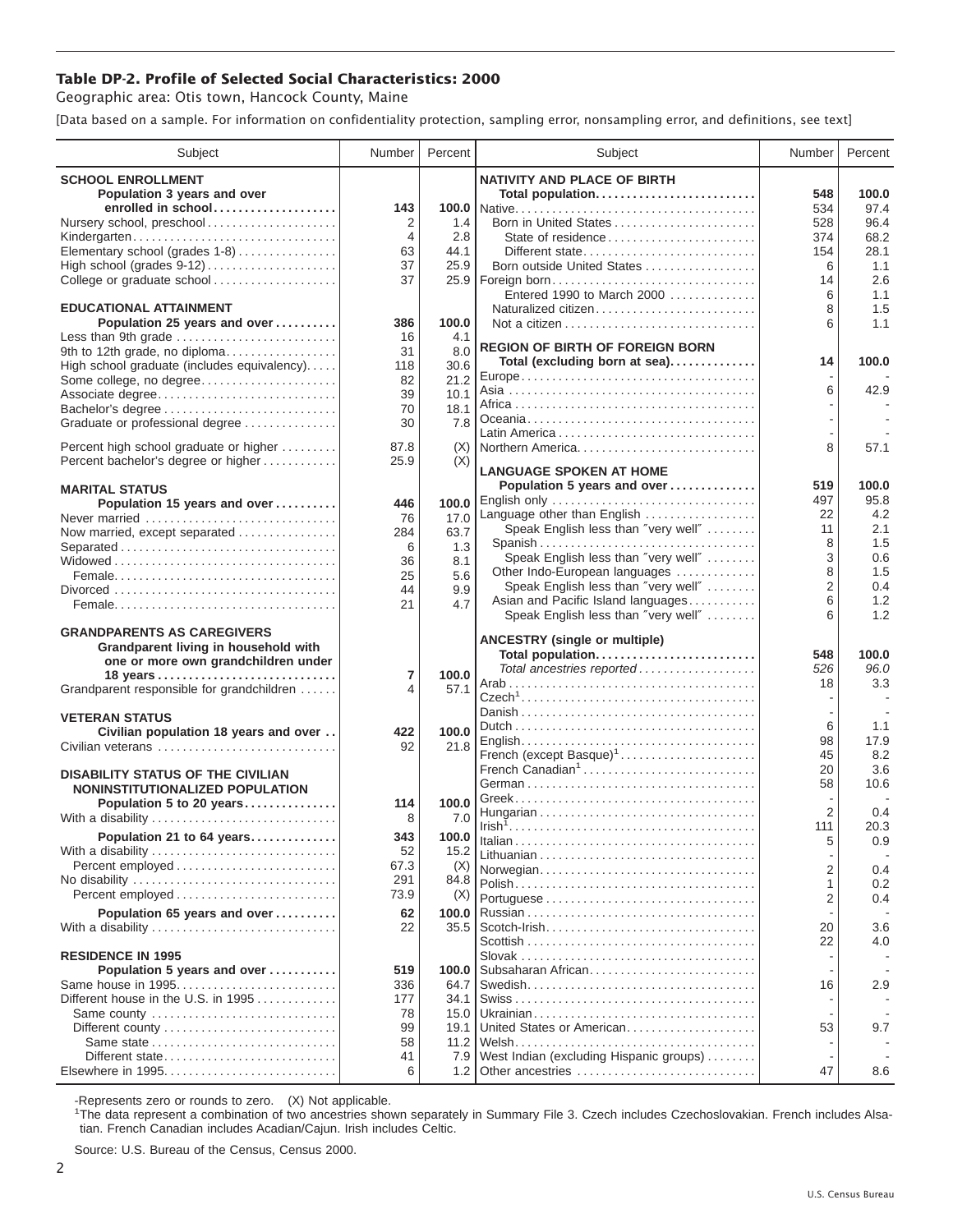## **Table DP-3. Profile of Selected Economic Characteristics: 2000**

Geographic area: Otis town, Hancock County, Maine

[Data based on a sample. For information on confidentiality protection, sampling error, nonsampling error, and definitions, see text]

| Subject                                                                            | Number         | Percent      | Subject                                                                                  | Number      | Percent      |
|------------------------------------------------------------------------------------|----------------|--------------|------------------------------------------------------------------------------------------|-------------|--------------|
| <b>EMPLOYMENT STATUS</b>                                                           |                |              | <b>INCOME IN 1999</b>                                                                    |             |              |
| Population 16 years and over                                                       | 437            | 100.0        | Households                                                                               | 234         | 100.0        |
| In labor force $\dots\dots\dots\dots\dots\dots\dots\dots\dots\dots\dots\dots\dots$ | 284            | 65.0         | Less than \$10,000                                                                       | 27          | 11.5         |
| Civilian labor force                                                               | 284            |              |                                                                                          | 13          | 5.6          |
| Employed                                                                           | 267            |              | 61.1 \\$15,000 to \$24,999                                                               | 34          | 14.5         |
|                                                                                    | 17             |              |                                                                                          | 38          | 16.2         |
| Percent of civilian labor force                                                    | 6.0            |              |                                                                                          | 26          | 11.1         |
|                                                                                    |                |              | \$50,000 to \$74,999                                                                     | 54          | 23.1         |
| Not in labor force                                                                 | 153            |              | 35.0 \$75,000 to \$99,999                                                                | 22          | 9.4          |
| Females 16 years and over                                                          | 209            | 100.0        | \$100,000 to \$149,999                                                                   | 14          | 6.0          |
| In labor force                                                                     | 140            | 67.0         |                                                                                          | 6           | 2.6          |
| Civilian labor force                                                               | 140            | 67.0         | \$200,000 or more<br>Median household income (dollars)                                   | 36,250      | (X)          |
|                                                                                    | 132            | 63.2         |                                                                                          |             |              |
| Own children under 6 years                                                         | 31             | 100.0        | With earnings                                                                            | 190         | 81.2         |
| All parents in family in labor force                                               | 26             | 83.9         | Mean earnings (dollars) <sup>1</sup>                                                     | 47,856      | (X)          |
|                                                                                    |                |              | With Social Security income                                                              | 59          | 25.2         |
| <b>COMMUTING TO WORK</b>                                                           |                |              | Mean Social Security income (dollars) <sup>1</sup>                                       | 10,998      | (X)          |
| Workers 16 years and over                                                          | 261            | 100.0        | With Supplemental Security Income                                                        | 10          | 4.3          |
| Car, truck, or van - - drove alone<br>Car, truck, or van - - carpooled             | 209<br>35      | 80.1<br>13.4 | Mean Supplemental Security Income                                                        |             |              |
| Public transportation (including taxicab)                                          | $\overline{2}$ |              | $\text{(dollars)}^1 \dots \dots \dots \dots \dots \dots \dots \dots \dots \dots \dots$   | 9.900       | (X)          |
|                                                                                    | $\overline{2}$ | 0.8          | 0.8 With public assistance income<br>Mean public assistance income $(dollars)1 \ldots$ . | 10<br>3.640 | 4.3<br>(X)   |
| Other means                                                                        |                |              | With retirement income                                                                   | 27          | 11.5         |
| Worked at home                                                                     | 13             | 5.0          | Mean retirement income $(dollars)1$                                                      | 8,978       | (X)          |
| Mean travel time to work $(minutes)^1$                                             | 39.8           | (X)          |                                                                                          |             |              |
|                                                                                    |                |              | Families                                                                                 | 167         | 100.0        |
| <b>Employed civilian population</b>                                                |                |              | Less than \$10,000                                                                       | 11          | 6.6          |
| 16 years and over                                                                  | 267            |              |                                                                                          | 5           | 3.0          |
| <b>OCCUPATION</b>                                                                  |                |              | \$15,000 to \$24,999                                                                     | 16          | 9.6          |
| Management, professional, and related                                              |                |              | \$25,000 to \$34,999                                                                     | 30          | 18.0         |
| occupations<br>Service occupations                                                 | 83<br>48       |              | $31.1$ \\$35,000 to \$49,999                                                             | 24          | 14.4<br>25.7 |
| Sales and office occupations                                                       | 69             |              | $25.8$ \\ \$75,000 to \$99,999                                                           | 43<br>20    | 12.0         |
| Farming, fishing, and forestry occupations                                         | 4              |              |                                                                                          | 12          | 7.2          |
| Construction, extraction, and maintenance                                          |                |              | \$150,000 to \$199,999                                                                   | 6           | 3.6          |
|                                                                                    | 41             |              |                                                                                          |             |              |
| Production, transportation, and material moving                                    |                |              | Median family income (dollars)                                                           | 47,917      | (X)          |
|                                                                                    | 22             | 8.2          |                                                                                          |             |              |
|                                                                                    |                |              | Per capita income (dollars) <sup>1</sup>                                                 | 20,375      | (X)          |
| <b>INDUSTRY</b>                                                                    |                |              | Median earnings (dollars):                                                               |             |              |
| Agriculture, forestry, fishing and hunting,                                        |                |              | Male full-time, year-round workers                                                       | 36,979      | (X)          |
|                                                                                    | 11             | 4.1          | Female full-time, year-round workers                                                     | 22,500      | (X)          |
|                                                                                    | 42             | 15.7         |                                                                                          | Number      | Percent      |
| Manufacturing<br>Wholesale trade                                                   | 12<br>7        | 4.5<br>2.6   |                                                                                          | below       | below        |
| Retail trade                                                                       | 49             | 18.4         |                                                                                          | poverty     | poverty      |
| Transportation and warehousing, and utilities                                      | 13             | 4.9          | Subject                                                                                  | level       | level        |
|                                                                                    | 4              | 1.5          |                                                                                          |             |              |
| Finance, insurance, real estate, and rental and                                    |                |              | <b>POVERTY STATUS IN 1999</b>                                                            |             |              |
|                                                                                    | 17             | 6.4          | Families                                                                                 | 14          | 8.4          |
| Professional, scientific, management, adminis-                                     |                |              | With related children under 18 years                                                     | 11          | 14.3         |
| trative, and waste management services                                             | 19             | 7.1          | With related children under 5 years                                                      | 3           | 13.6         |
| Educational, health and social services                                            | 46             | 17.2         |                                                                                          |             |              |
| Arts, entertainment, recreation, accommodation                                     |                |              | Families with female householder, no                                                     |             |              |
| and food services                                                                  | 21             | 7.9          | husband present                                                                          | 9           | 56.3         |
| Other services (except public administration)                                      | 16             |              | 6.0 With related children under 18 years                                                 | 9           | 56.3         |
| Public administration                                                              | 10             | 3.7          | With related children under 5 years                                                      | 3           | 60.0         |
| <b>CLASS OF WORKER</b>                                                             |                |              | Individuals                                                                              | 52          | 9.5          |
| Private wage and salary workers                                                    | 185            |              | 69.3 18 years and over                                                                   | 39          | 9.2          |
| Government workers                                                                 | 40             | 15.0         | 65 years and over                                                                        | 9           | 14.5         |
| Self-employed workers in own not incorporated                                      |                |              | Related children under 18 years                                                          | 13          | 10.3         |
|                                                                                    | 42             | 15.7         | Related children 5 to 17 years                                                           | 9           | 9.3          |
| Unpaid family workers                                                              |                |              | Unrelated individuals 15 years and over                                                  | 15          | 19.2         |

-Represents zero or rounds to zero. (X) Not applicable.

<sup>1</sup>If the denominator of a mean value or per capita value is less than 30, then that value is calculated using a rounded aggregate in the numerator. See text.

Source: U.S. Bureau of the Census, Census 2000.